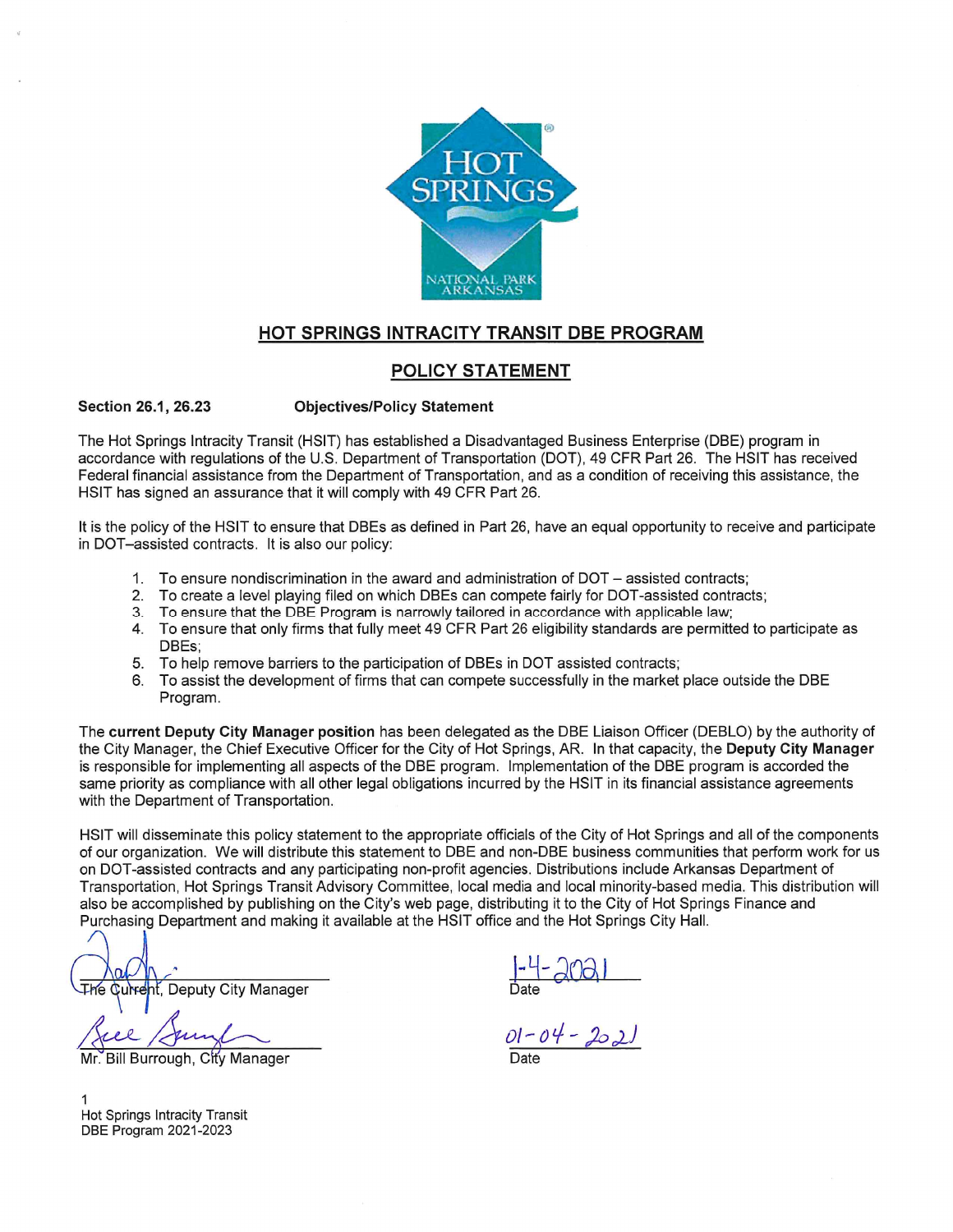# **SUBPART A – GENERAL REQUIREMENTS**

#### **Section 26.1 Objectives**

The objectives are found in the policy statement on the first page of this program.

#### **Section 26.3 Applicability**

The Hot Springs Intracity Transit (HSIT) is the recipient of federal transit funds authorized by Titles I, III, V, and VI of ISTEA, Pub. L. 102-240 or by Federal transit laws in Title 49, U.S. Code, or Titles I, II, and V of the Teas-21, Pub. L. 105- 178.

#### **Section 26.5 Definitions**

The HSIT will adopt the definitions contained in Section 26.5 for this program.

# **Section 26.7 Non-discrimination Requirements**

HSIT shall not discriminate on the basis of race, color, national origin, or sex in the award and performance of any DOT assisted contract or in the administration of its DBE program or the requirements of 49 CFR Part 26. The recipient shall take all necessary and reasonable steps under 49 CFR Part26 to ensure nondiscrimination in the award and administration of DOT assisted contracts. The recipient's DBE program, as required by 49 CFR Part 26 and as approved by DOT, is incorporated by reference in this agreement.

In administering its DBE program, the HSIT will not, directly or through contractual or other arrangements, use criteria or methods of administration that have the effect of defeating or substantially impairing accomplishment of the objectives of the DBE program with respect to individuals of a particular race, color, sex, or national origin.

# **Section 26.11 Record Keeping Requirements**

#### Reporting to DOT: 26.11(b)

We will report DBE participation to DOT as follows:

HSIT will report DBE participation on a semi-annual basis using the UNIFORM REPORT OF DBE COMMITMENTS/AWARDS AND PAYMENTS. These reports will reflect payments actually made to DBEs on DOTassisted contracts.

#### Bidders List: 26.11(c)

The HSIT will maintain a bidders list, consisting of information about all DBE and non-DBE firms that bid or quote on DOTassisted contracts. The purpose of this requirement is to allow use of the bidder's list approach to calculating overall goals. The bidder list will include the name, address, DBE non-DBE status, age, and annual gross receipts of firms.

We will collect this information in the following way: a notice in all solicitations, and otherwise widely disseminated, request to firms quoting on contracts and subcontracts to report information directly to the recipient.

# **Section 26.13 Federal Financial Assistance Agreement**

HSIT has signed the following assurances, applicable to all DOT-assisted contracts and their administration:

Assurance: 26.13(a)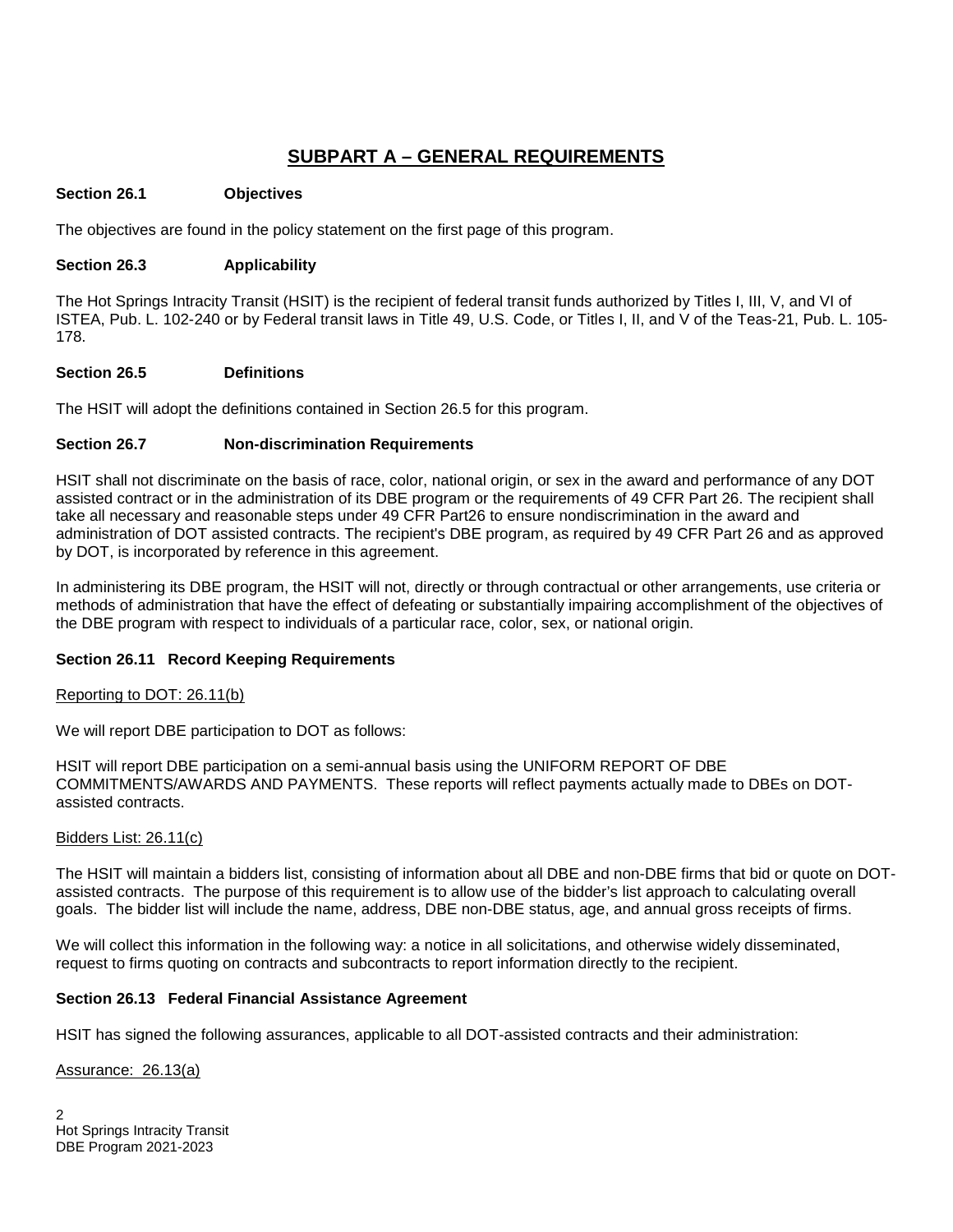HSIT shall not discriminate on the basis of race, color, national origin, or sex in the award and performance of any DOT assisted contract or in the administration of its DBE Program or the requirements of 49 CFR part 26. The recipient shall take all necessary and reasonable steps under 49 CFR part 26 to ensure nondiscrimination in the award and administration of DOT assisted contracts. The recipient's DBE Program, as required by 49 CFR part 26 and as approved by DOT, is incorporated by reference in this agreement. Implementation of this program is a legal obligation and failure to carry out its terms shall be treated as a violation of this agreement. Upon notification to the recipient of its failure to carry out its approved program, the Department may impose sanction as provided for under Part 26 and may, in appropriate cases, refer the matter for enforcement under 18 U.S.C. 1001 and/or the Program Fraud Civil Remedies Act of 1986 (31 U.S.C. 3801 *et seq*.).

This language will appear in financial assistance agreements with sub-recipients.

#### Contract Assurance: 26.13b

We will ensure that the following clause is placed in every DOT-assisted contract and subcontract:

The contractor, sub-recipient, or subcontractor shall not discriminate on the basis of race, color, national origin, or sex in the performance of this contract. The contractor shall carry out applicable requirements of 49 CFR part 26 in the award and administration of DOT assisted contracts. Failure by the contractor to carry out these requirements is a material breach of this contract, which may result in the termination of this contract or such other remedy as the recipient deems appropriate.

# **SUBPART B - ADMINISTRATIVE REQUIREMENTS**

#### **Section 26.21 DBE Program Updates**

Since the HSIT has received a grant of \$650,000 or more in FTA planning capital, and or operating assistance in a federal fiscal year, we will continue to carry out this program until all funds from DOT financial assistance have been expended. We will provide to DOT updates representing significant changes in the program.

# **Section 26.25 DBE Liaison Officer (DBELO)**

We have designated the following individual as our DBE Liaison Officer: Current Deputy City Manager, 133 Convention Blvd., Hot Springs AR 71901, (501) 321-6860

In that capacity, the DBELO is responsible for implementing all aspects of the DBE program and ensuring that the HSIT complies with all provision of 49 CFR Part 26. The DBELO has direct, independent access to the City of Hot Springs' City Manager concerning DBE program matters. An organization chart displaying the DBELO's position in the organization is found in Attachment 1 to this program.

The DBELO is responsible for developing, implementing and monitoring the DBE program, in coordination with other appropriate officials. The duties and responsibilities include the following:

- 1. Gathers and reports statistical data and other information as required by DOT.
- 2. Reviews third party contracts and purchase requisitions for compliance with this program.
- 3. Works with all departments to set overall annual goals.
- 4. Ensures that bid notices and requests for proposals are available to DBEs in a timely manner.
- 5. Identifies contracts and procurements so that DBE goals are included in solicitations (both race-neutral methods and contract specific goals attainment) and identifies ways to improve progress.
- 6. Analyzes HSIT's progress toward attainment and identifies ways to improve progress.
- 7. Participates in pre-bid meetings.
- 8. Advises the CEO\governing body on DBE matters and achievement.
- 9. Provides DBEs with information and assistance in preparing bids, obtaining bonding and insurance.
- 10. Plans and participates in DBE training seminars.
- 11. Certifies DBEs according to the criteria set by DOT and acts as liaison to the Uniform Certification Process in Arkansas.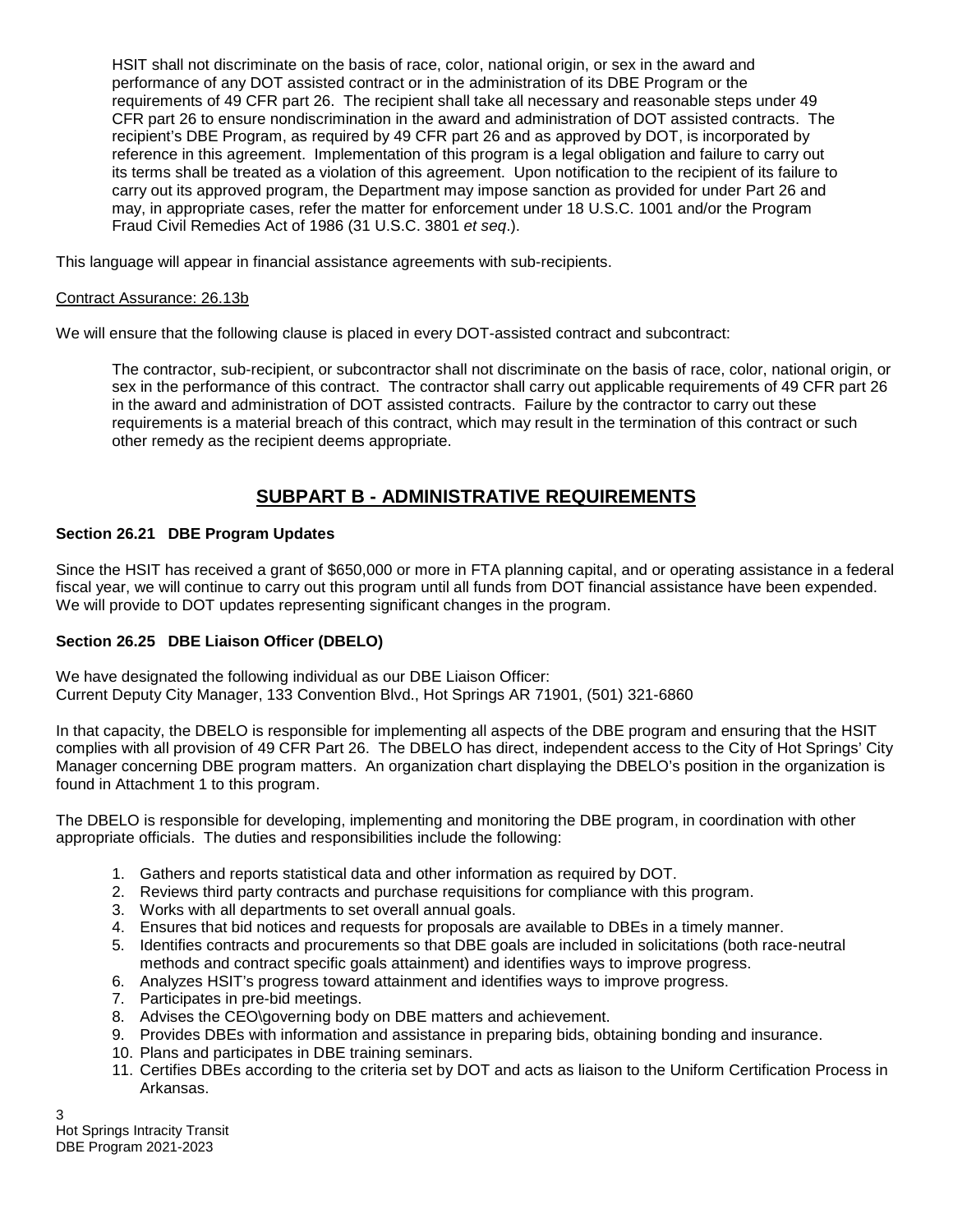- 12. Provides outreach to DBEs and community organizations to advise them of opportunities.
- 13. Maintains the HSIT's updated directory on certified DBEs.

# **Section 26.27 DBE Financial Institutions**

It is the policy of the HSIT to investigate the full extent of services offered by financial institutions owned and controlled by socially and economically disadvantaged individuals in the community, to make reasonable efforts to use these institutions, and to encourage prime contractors on DOT-assisted contract to make use of these institutions. We have made the following efforts to identify and use such institutions: Contact annually the Hot Springs Chamber of Commerce. We will re-evaluate the availability of DBE financial institutions every 18 months.

To date we have identified the following such institutions: N/A

Information on the availability of such institutions can be obtained from the DBE Liaison Officer.

#### **Section 26.29 Prompt Payment Mechanisms**

The HSIT will include the following clause in each DOT-assisted prime contract:

The prime contractor agrees to pay each subcontractor under this prime contract for satisfactory performance of its contract no later than 30 days from the receipt of each payment the prime contract receives from HSIT. Any delay or postponement of payment from the above referenced time frame may occur only for good cause following written approval of the HSIT. This clause applies to both DBE and non-DBE subcontracts.

The prime contractor agrees further to return retainage payments to each subcontractor within 30 days after the subcontractor's work is satisfactorily completed. Any delay or postponement of payment from the above referenced time frame may occur only for good cause following written approval of the HSIT. This clause applies to both DBE and non-DBE subcontracts.

The HSIT has established a schedule on all payments to ensure prompt payment. Dispute resolution mechanism is listed in the City of Hot Springs' Purchasing Manual 4.16.1, section F.

#### **Section 26.31 Directory**

The HSIT uses the State of Arkansas' Uniform Certification Program (UCP) directory in identifying all eligible DBE firms. The (UCP) directory lists the firm's name, address, phone number, date of the most recent certification, and the type of work the firm has been certified to perform as a DBE. The State of Arkansas revises the UCP Directory at least annually. The UCP Directory is available as follows: [Disadvantaged Business Enterprise \(ardot.gov\).](http://www.ardot.gov/dbe/dbe.aspx) The Directory may also be found in Attachment 2 to this program document.

#### **Section 26.33 Overconcentration**

HSIT has not identified that overconcentration exists in the types of work that DBEs perform.

# **Section 26.35 Business Development Programs**

HSIT has not established a business development program at this time. We will re-evaluate the need for such a program every 18 months.

# **Section 26.37 Monitoring and Enforcement Mechanisms**

The HSIT will take the following monitoring and enforcement mechanisms to ensure compliance with 49 CFR Part 26.

1. We will bring to the attention of the Department of Transportation any false, fraudulent, or dishonest conduct in connection with the program, so that DOT can take the steps (e.g., referral to the Department of Justice for criminal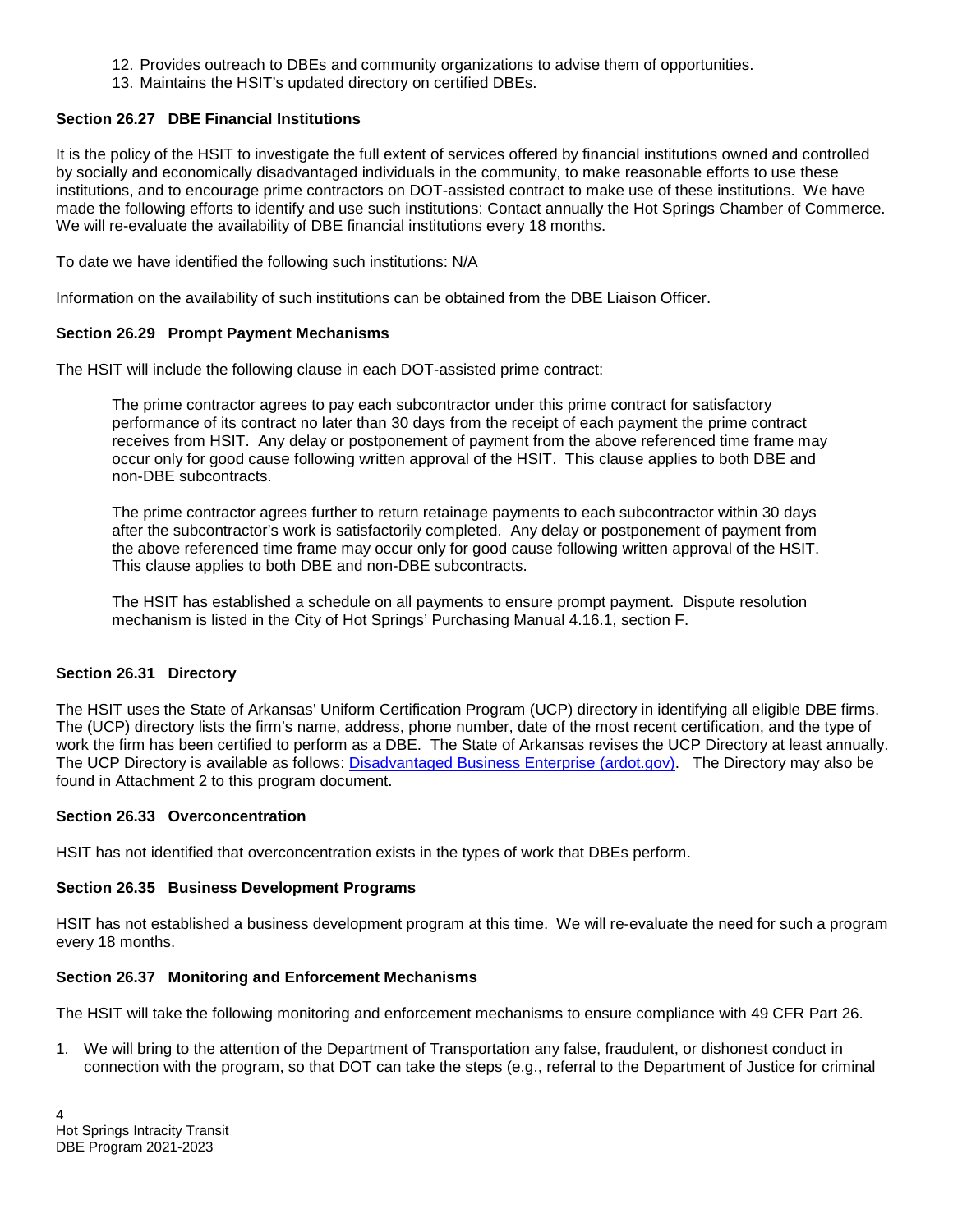prosecution, referral to the DOT Inspector General, action under suspension and debarment or Program Fraud and Civil Penalties rules) provided in 26.109.

- 2. We will consider similar action under our own legal authorities, including responsibility determinations in future contracts. Attachment 3 lists the regulation, provisions, and contract remedies available to us in the events of noncompliance with the DBE regulation by a participant in our procurement activities.
- 3. We will also provide a monitoring and enforcement mechanism to verify that work committed to DBEs at contract award is actually performed by the DBEs. This will be accomplished by monitoring work through on-site interviews.
- 4. We will maintain records of actual payments to DBE firms for work committed to them at the time of contract award.

#### **Section 26.39 Fostering small business participation**

HSIT will take the following monitoring and enforcement mechanisms to ensure compliance with 49 CFR Part 26.39.

- 1. We will structure contracting requirements to facilitate competition by small business concerns, taking all reasonable steps to eliminate obstacles to their participation, including unnecessary and unjustified bundling of contract requirements that may preclude small business participation in procurements as prime contractors or subcontractors.
- 2. We will in a multi-year design-build contracts or other large contracts requiring bidders on the prime contract to specify elements of the contract or specific subcontracts that are of a size that small businesses, including DBEs, can reasonably perform.
- 3. On prime contracts not having DBE contract goals, requiring the prime contractor to provide subcontracting opportunities of a size that small businesses, including DBEs, can reasonably perform, rather than self-performing all the work involved.
- 4. We will actively implement program elements to foster small business participation, including working with the Hot Springs Chamber of Commerce.
- 5. We will have the small business element in full operation within six months of approval.
- 6. We will use the definition of small business concerns set out in 49 CFR 26.5.
- 7. If participation by a small business will result in a tangible advantage for a firm (e.g., getting a contract via a small business set-aside program), verification will be made to ensure that a firm is in fact a small business concern and to minimize fraud and abuse.

# **SUBPART C – GOALS, GOOD FAITH EFFORTS, AND COUNTING**

#### **Section 26.43 Set-asides or Quotas**

The HSIT does not use quotas in any way in the administration of this DBE program.

#### **Section 26.45 Overall Goals**

A description of the methodology to calculate the overall goal and the goal calculations can be found in Attachment 4 to this program. This section of the program will be updated annually.

HSIT will consult with the persons or groups including: Hot Springs Chamber of Commerce to obtain information concerning the availability of disadvantaged and non-disadvantaged businesses, the effects of discrimination on opportunities for DBEs, and the HSIT's efforts to establish a level playing field for the participation of DBEs.

Following this consultation, we will publish a notice of the proposed overall goals, informing the public that the proposed goal and its rational are available for inspection during normal business hours at our principal office for 30 days following the date of the notice, and informing the public that HSIT and DOT will accept comments on the goals for 45 days from the date of the notice. Normally, we will issue this notice by June 1 or each year in the Sentinel Record, El Latino and the Arkansas Democrat Gazette. The notice must include addresses to which comments may be sent and addresses (including offices and websites) where the proposal may be reviewed.

Our overall goal submission to DOT will include a summary of information and comments received during this public participation process and our responses.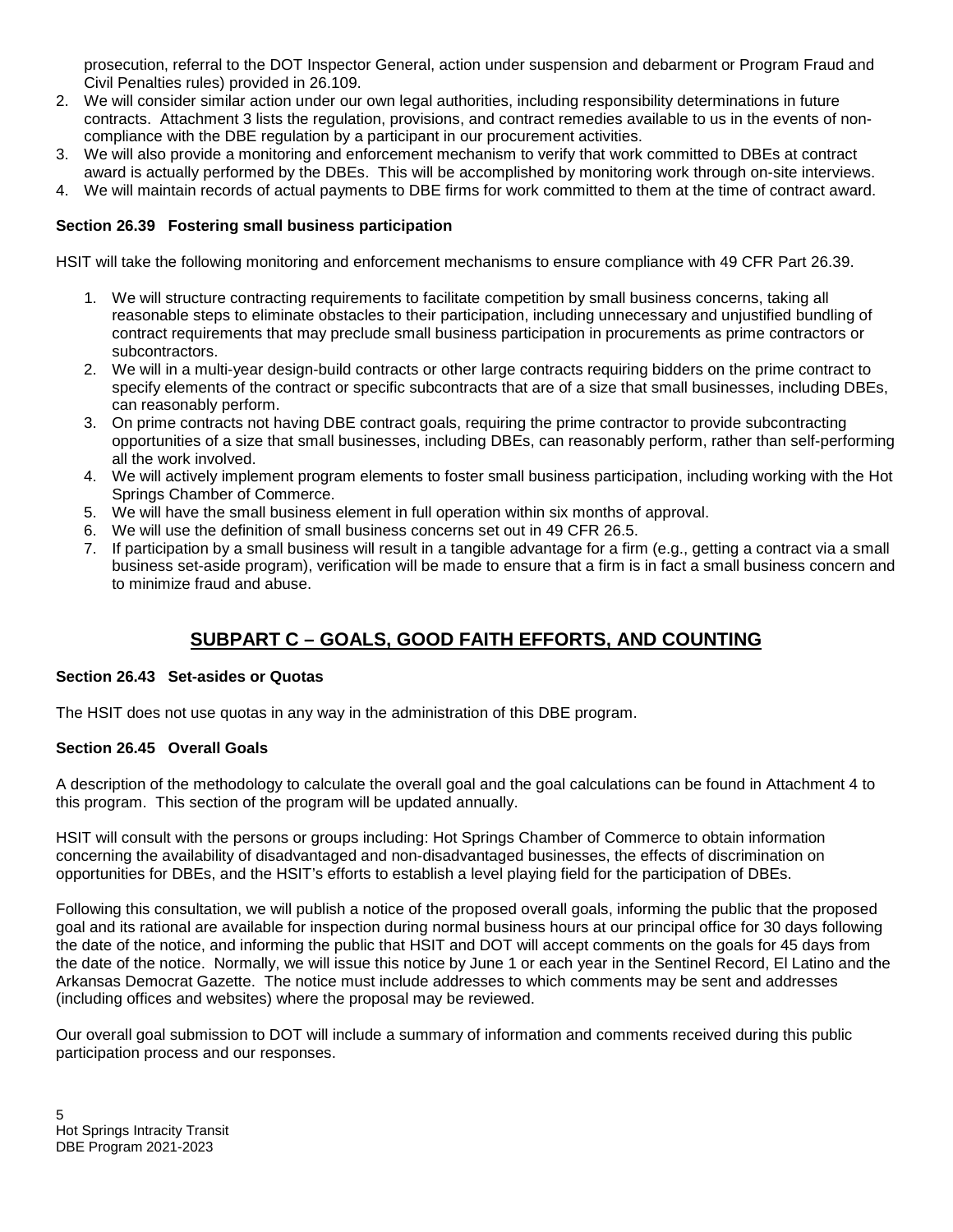We will begin using our overall goal on October 1 of each year, unless we have received other instructions from DOT. If we establish a goal on a project basis, we will begin using our goal by the time of the first solicitation for a DOT-assisted contract for the project.

# **Section 26.47 Goal Setting and Accountability**

If the awards and commitments shown on HSIT's Uniform Report of Awards or Commitments and Payments at the end of any fiscal year are less than the overall applicable to that fiscal year, we will:

1. Analyze in detail the reason for the difference between the overall goal and the actual awards/commitments;

2. Revisions will be considered regarding the need for contract goals following each annual review.

## **Section 26.49 Transit Vehicle Manufacturers Goals**

HSIT will require each transit vehicle manufacturer, as a condition of being authorized to bid or propose on FTA-assisted transit vehicle procurements, to certify that it has complied with the requirements of this section. Alternatively, HSIT may, at its discretion and with FTA approval, establish project-specific goals for DBE participation in the procurement of transit vehicles in lieu of the ARDOT complying with this element of the program.

#### **Section 26.51(a-c) Breakout of Estimated Race-Neutral & Race-Conscious Participation**

The breakout of estimated race-neutral and race-conscious participation can be found in Attachment 5 to this program. This section of the program will be updated when the goal calculation is updated.

# **Section 26.51(d-g) Contract Goals**

The HSIT will use contract goals to meet any portion of the overall goal HSIT does not project being able to meet using race-neutral means. Contract goals are established so that, over the period to which the overall goal applies, they will cumulatively result in meeting any portion of our overall goal that is not projected to be met through the use of race-neutral means.

We will establish contract goals only on those DOT-assisted contracts that have subcontracting possibilities. We need not establish a contract goal on every such contract, and the size of contract goals will be adapted to the circumstances of each such contract (e.g., type and location of work, availability of DBEs to perform the particular type of work.)

We will express our contract goals as a percentage of the Federal share of a DOT-assisted contract.

#### **Section 26.53 Good Faith Efforts Procedures**

#### Demonstration of good faith efforts (26.53(a) & (c))

The obligation of the bidder/offeror is to make good faith efforts. The bidder/offeror can demonstrate that it has done so either by meeting the contract goal or documenting good faith efforts. Examples of good faith efforts are found in Attachment 6.

The following personnel are responsible for determining whether a bidder/offeror who has not met the contract goal has documented sufficient good faith efforts to be regarded as responsible.

We will ensure that all information is complete and accurate and adequately documents the bidder/offer's good faith efforts before we commit to the performance of the contract by the bidder/offeror.

#### Information to be submitted (26.53(b))

HSIT treats bidder/offers' compliance with good faith efforts' requirements as a matter of responsibility.

Each solicitation for which a contract goal has been established will require the bidders/offerors to submit the following information: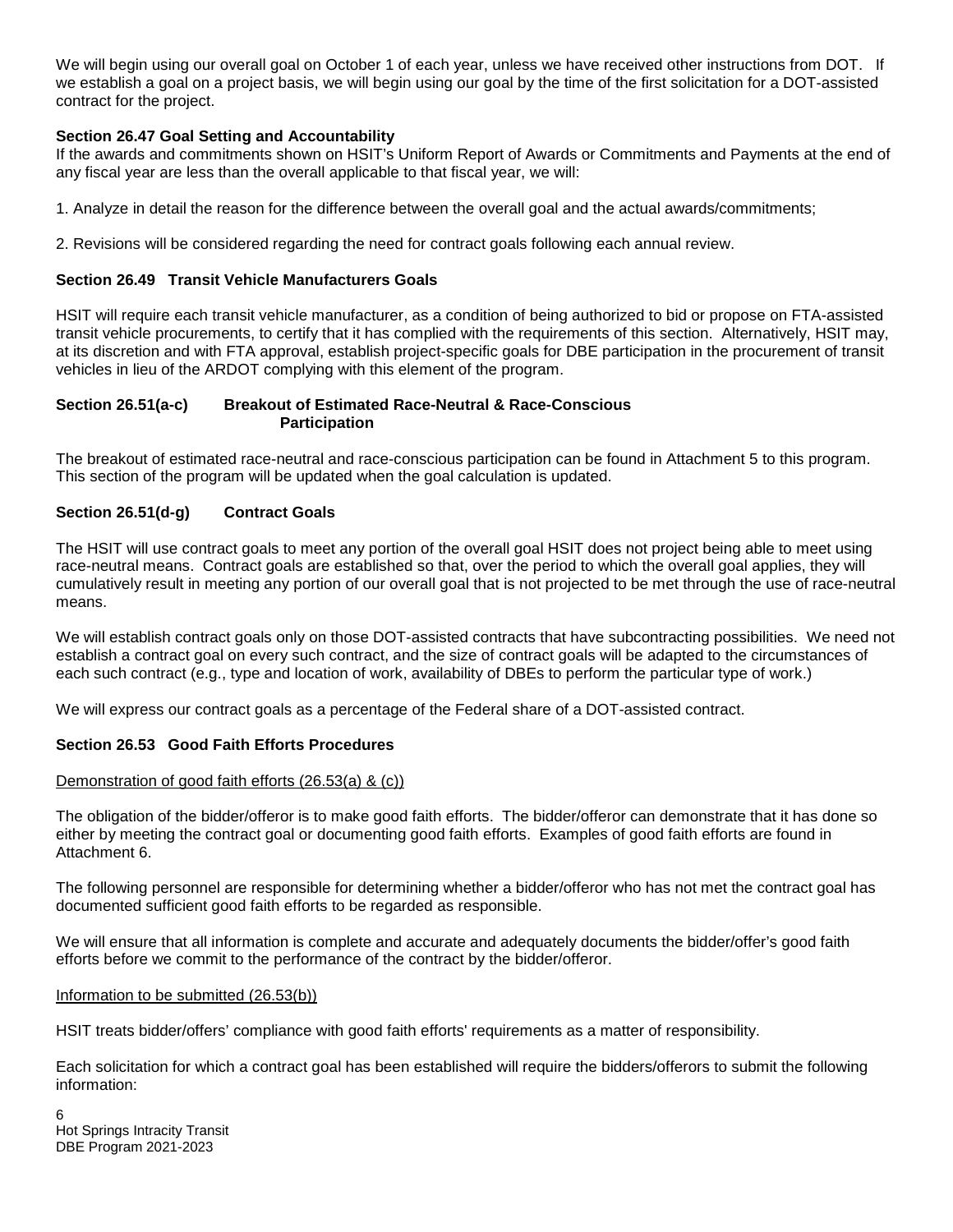- 1. The names and addresses of DBE firms that will participate in the contract;
- 2. A description of the work that each DBE will perform;
- 3. The dollar amount of the participation of each DBE firm participating;
- 4. Written and signed documentation of commitment to use a DBE subcontractor whose participation it submits to meet a contract goal;
- 5. Written and signed confirmation from the DBE that it is participating in the contract as provided in the prime contractor's commitment and
- 6. If the contract goal is not met, evidence of good faith efforts.

#### Administrative reconsideration (26.53(d))

Within 15 days of being informed by HSIT that it is not responsive because it has not documented sufficient good faith efforts, a bidder/offeror may request administrative reconsideration. Bidder/offerors should make this request in writing to the following reconsideration official: Lance Spicer, 133 Convention Blvd., Hot Springs AR 71901, (501)321-6860, lspicer@cityhs.net. The reconsideration official will not have played any role in the original determination that the bidder/offeror did not document sufficient good faith efforts.

As part of this reconsideration, the bidder/offeror will have the opportunity to provide written documentation or argument concerning the issue of whether it met the goal or made adequate good faith efforts to do so. The bidder/offeror will have the opportunity to meet in person with our reconsideration official to discuss the issue of whether it met the goal or made adequate good faith efforts to do. We will send the bidder/offeror a written decision on reconsideration, explaining the basis for finding that the bidder did or did not meet the goal or make adequate good faith efforts to do so. The result of the reconsideration process is not administratively appealable to the Department of Transportation.

#### Good Faith Efforts when a DBE is replaced on a contract (26.53(f))

HSIT will require a contractor to make good faith efforts to replace a DBE that is terminated or has otherwise failed to complete its work on a contract with another certified DBE, to the extent needed to meet the contract goal. We will require the prime contractor to notify the DBE Liaison officer immediately of the DBE's inability or unwillingness to perform and provide reasonable documentation.

In this situation, we will require the prime contractor to obtain our prior approval of the substitute DBE and to provide copies of new or amended subcontracts, or documentation of good faith efforts.

If the contractor fails or refuses to comply in the time specified, our contracting office will issue an order stopping all or part of payment/work until satisfactory action has been taken. If the contractor still fails to comply, the contracting officer may issue a termination for default proceeding.

#### Sample Bid Specification:

The requirements of 49 CFR Part 26, Regulations of the U.S. Department of Transportation, apply to this contract. It is the policy of the HSIT to practice nondiscrimination based on race, color, sex, or national origin in the award or performance of this contract. All firms qualifying under this solicitation are encouraged to submit bids/proposals. Award of this contract will be conditioned upon satisfying the requirements of this bid specification. These requirements apply to all bidders/offerors, including those who qualify as a DBE. A DBE contract goal of 1.61 percent has been established for this contract. The bidder/offeror shall make good faith efforts, as defined in Appendix A, 49 CFR Part 26, to meet the contract goal for DBE participation in the performance of this contract.

The bidder/offeror will be required to submit the following information: (1) the names and addresses of DBE firms that will participate in the contract; (2) a description of the work that each DBE firm will perform; (3) the dollar amount of the participation of each DBE firm participating; (4) Written documentation of the bidder/offeror's commitment to use a DBE subcontractor whose participation it submits to meet the contract goal; (5) Written confirmation from the DBE that it is participating in the contract as provided in the commitment made under (4); and (5) if the contract goal is not met, evidence of good faith efforts.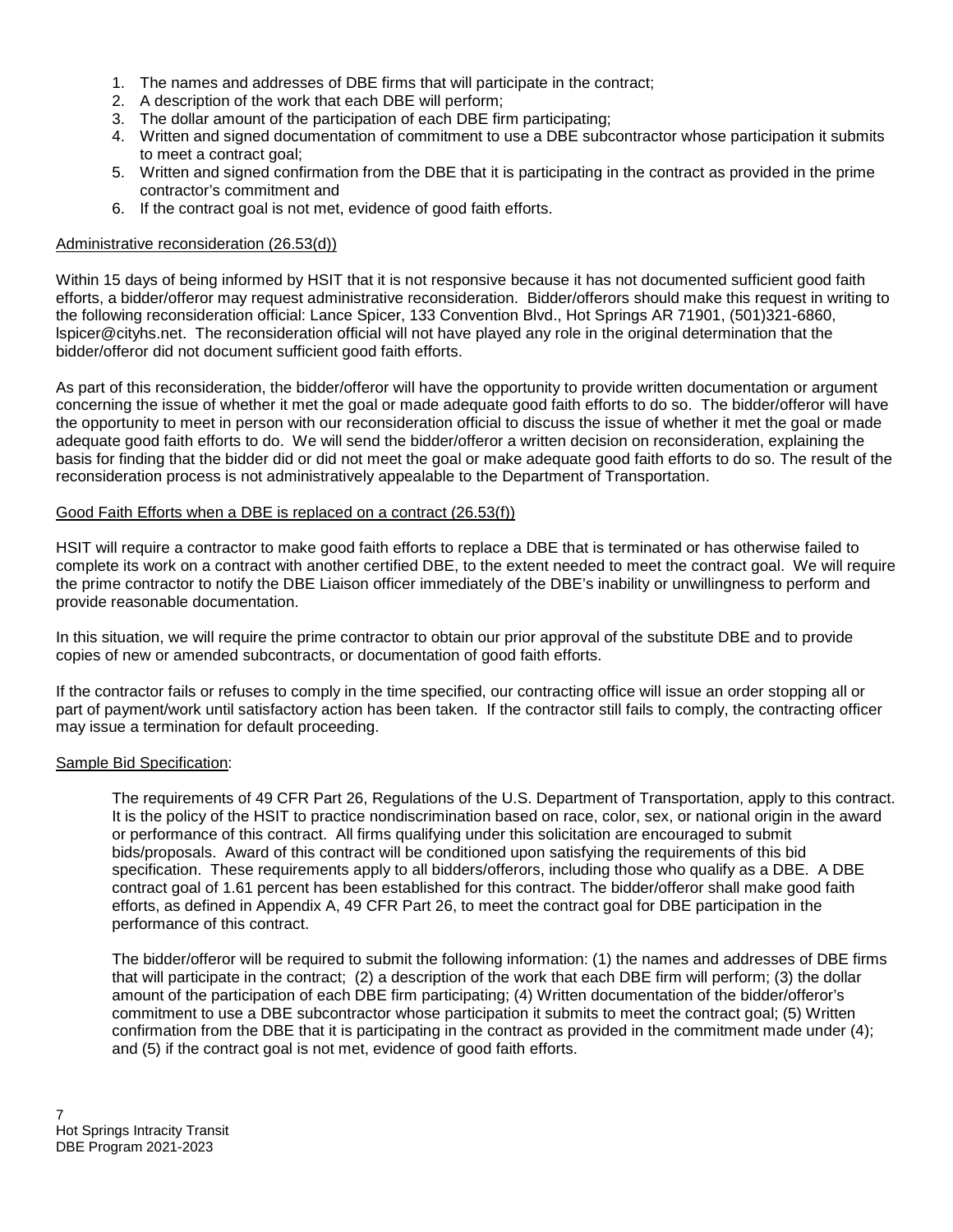# **Section 26.55 Counting DBE Participation**

We will count DBE participation toward overall and contract goals as provided in 49 CFR 26.55.

# **SUBPART D – CERTIFICATION STANDARDS**

#### **Section 26.61 – 26.73 Certification Process**

HSIT is a member of and uses the Arkansas Uniform Certification Disadvantaged Business Enterprise Directory to determine the eligibility of firms to participate as DBEs in DOT-assisted contracts. To be certified as a DBE, a firm must meet all certification eligibility standards. ARDOT makes the certification decisions based on the facts as a whole.

For information about the certification process or to apply for certification, firms should contact: Arkansas Department of Transportation Disadvantaged Business Enterprise Program 10324 Interstate 30, PO Box 2261 Little Rock, AR 72203-2261 (501)569-2259

ARDOT certification application forms and documentation requirements are found through a web link in Attachment 7 to this program.

# **SUBPART E – CERTIFICATION PROCEDURES**

#### **Section 26.81 Unified Certification Programs**

HSIT is the member of a Unified Certification Program (UCP) administered by ARDOT. The UPC will meet all of the requirements of this section. The following is a description of the UCP: "The ARDOT is charged with the responsibility of certifying firms for the purpose of maintaining a database of certified DBEs for the United States Department of Transportation (U.S. DOT) grantees in the state of Arkansas. This is pursuant to the Final Rule 49 Code of Federal Regulations (CFR) Part 26 that requires U.S. DOT recipients to take part in a statewide uniform certification process."

#### **Section 26.83 Procedures for Certification Decisions**

#### Re-certifications 26.83(a) & (c)

ARDOT Office of Civil Rights will review the eligibility of DBEs that are certified under former Part 23, to make sure that they will meet the standards of Subpart E of Part 26. ARDOT will complete this review no later than three years from the most recent certification date of each firm.

For firms that are have certified or reviewed and found eligible under Part 26, ARDOT will again review their eligibility every three years. These reviews will or may include the following components: on-site review, filling out a new application or determinations on a case-by-case basis.

#### "No Change" Affidavits and Notices of Change (26.83(j))

ARDOT requires all DBEs to inform us, in a written affidavit, of any change in its circumstances affecting its ability to meet size, disadvantaged status, ownership or control criteria of 49 CFR Part 26 or of any material changes in the information provided with ARDOT application for certification.

ARDOT will require all owners of all DBEs ARDOT has certified to submit, on the anniversary date of their certification, a "no change" affidavit meeting the requirements of 26.83(j). The test of this affidavit is the following:

I swear (or affirm) that there have been no changes in the circumstances of [*name of DBE firm*] affecting its ability to meet the size, disadvantaged status, ownership, or control requirements of 49 CFR part 26. There have been no material changes in the information provided with [*name of DBE*]'s application for certification, except for any changes about which you have provided written notice to the ARDOT under 26.83(j). [*Name of firm*] meets Small Business Administration (SBA) criteria for being a small business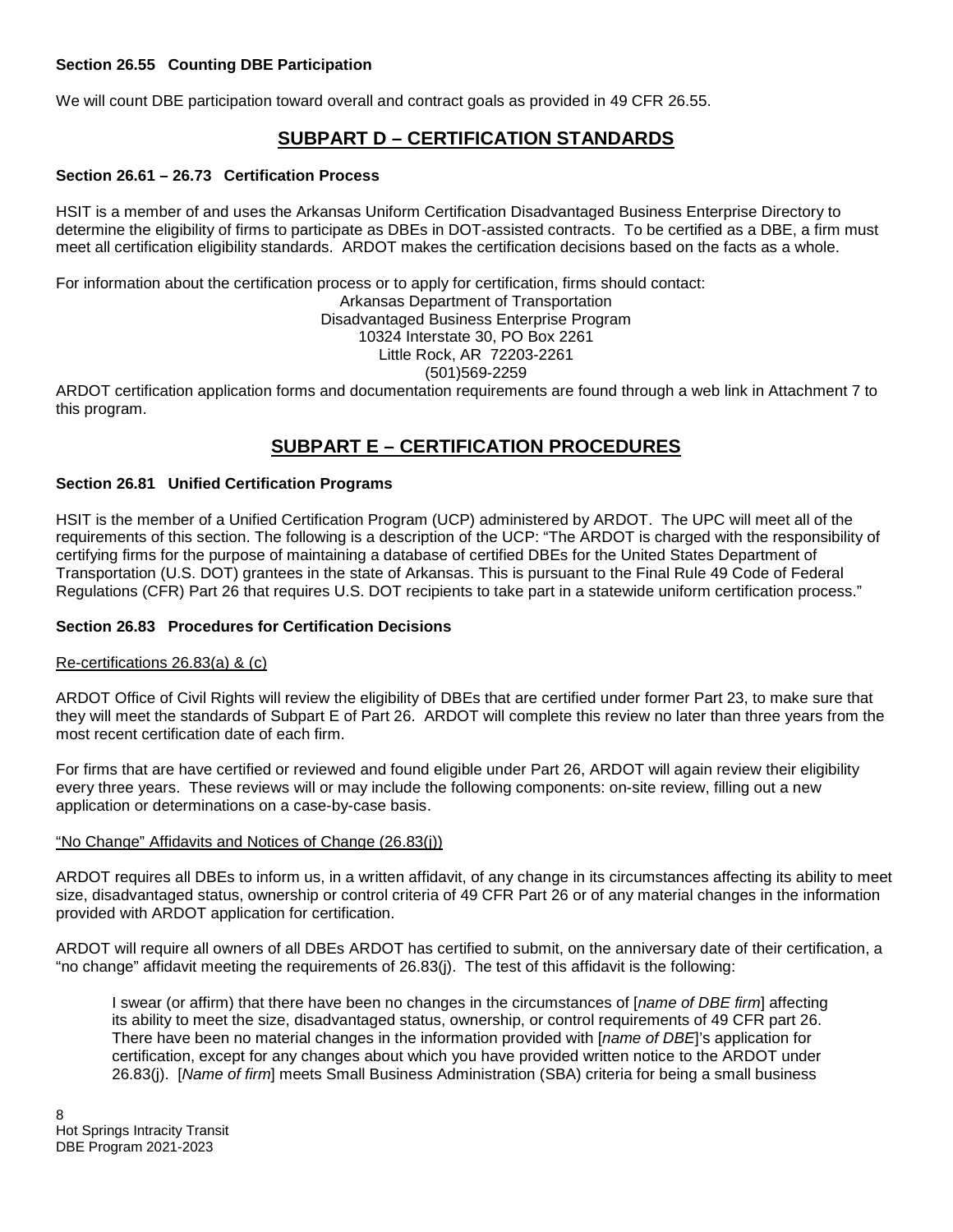concern and its average annual gross receipts (as defined by SBA rules) over the firm's previous three fiscal years do not exceed \$16.6 million.

ARDOT requires DBEs to submit with this affidavit documentation of the firm's size and gross receipts.

ARDOT will notify all currently certified DBE firms of these obligations by letter. This notification will inform DBEs that to submit the "no change" affidavit, their owners must swear or affirm that they meet all regulatory requirements of Part 26, including personal net worth. Likewise, if a firm's owner knows or should know that he or she, or the firm, fails to meet a Part 26 eligibility requirement (e.g. personal net worth), the obligation to submit a notice of change applies.

#### **Section 26.85 Denials of Initial Requests for Certification**

If ARDOT deny a firm's application or decertify it, it may not reapply until 12 months have passed from our action.

#### **Section 26.87 Removal of a DBE's Eligibility**

In the event ARDOT proposes to remove a DBE's certification, ARDOT will follow procedures consistent with 26.87. Attachment 8 to this program sets forth these procedures in detail. To ensure separation of functions in a de-certification, ARDOT has determined that Steven Thomas, Dwayne Cale, and Angela Evans will serve as the decision-makers in decertification proceedings. ARDOT has established an administrative "firewall" to ensure that none of the above listed individuals will have participated in any way in the de-certification proceeding against the firm (including in the decision to initiate such a proceeding).

#### **Section 26.89 Certification Appeals**

Any firm or complainant may appeal the State of Arkansas Civil Rights Office decision in a certification matter to DOT. Such appeals may be sent to:

U.S. Department of Transportation Attn: Departmental Office of Civil Rights 1200 New Jersey Ave, S.E. Washington, DC 20590 United States

 Phone: 202-366-4648 Fax: 202-366-5575 TTY/Assistive Device: 202-366-9696 Business Hours: 8:30am-5:00pm ET, M-F

We will promptly implement any DOT certification appeal decisions affecting the eligibility of DBEs for our DOT-assisted contracting (e.g., certify a firm if DOT has determined that our denial of its application was erroneous).

# **SUBPART F – COMPLIANCE AND ENFORCEMENT**

#### **Section 26.109 Information, Confidentiality, Cooperation**

HSIT and ARDOT will safeguard from disclose to any third-party information that may reasonably be regarded as confidential business information, consistent with Federal, state, and local law.

Notwithstanding any contrary provisions of state or local law, we well not release personal financial information submitted in response to the personal net worth requirement to a third party (other than DOT) without the written consent of the submitter.

Monitoring Payments to DBEs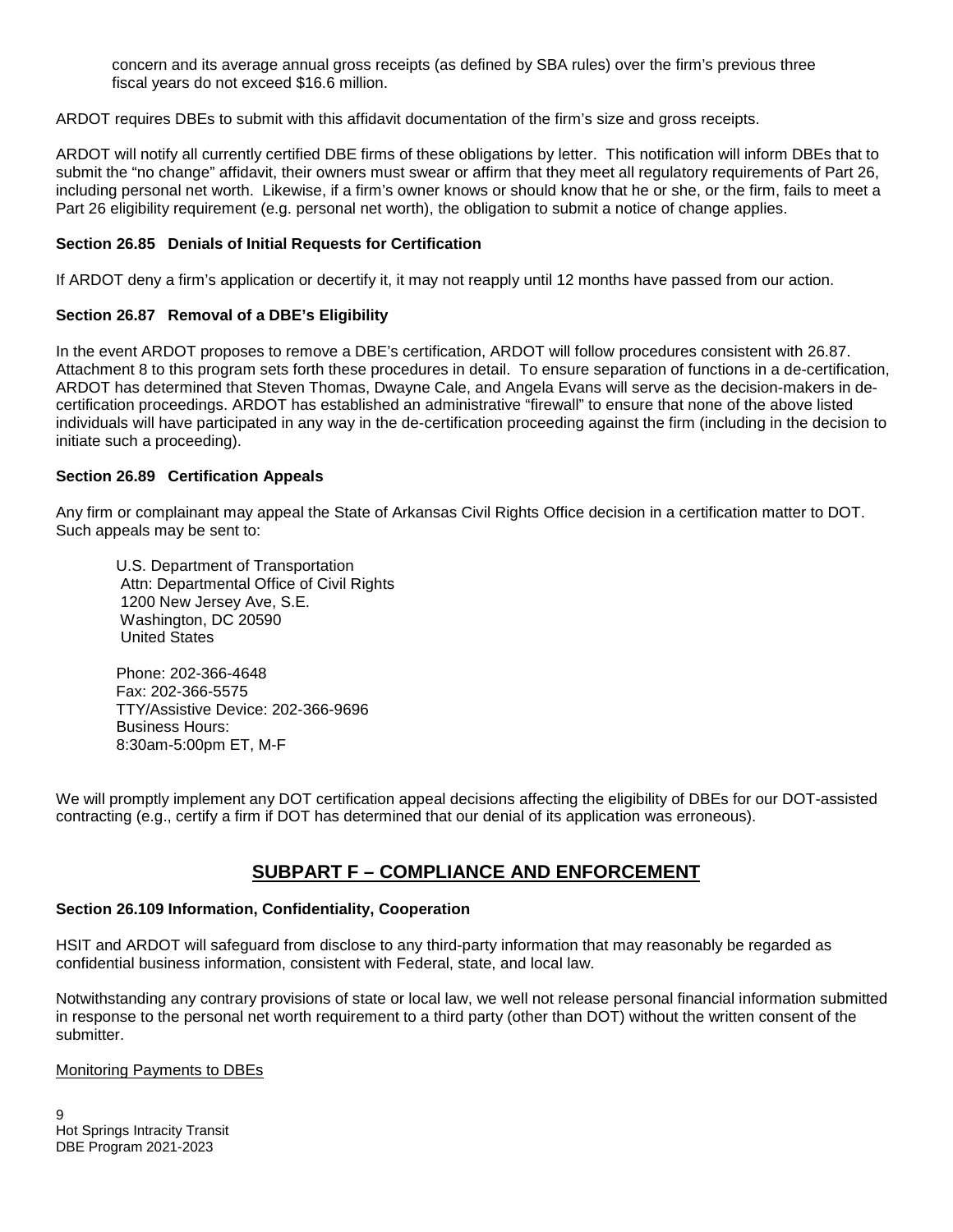HSIT will require prime contractors to maintain records and documents of payments to DBEs for three years following the performance of the contract. These records will be made available for inspection upon request by any authorized representative of the HSIT or DOT. This reporting requirement also extends to any certified DBE subcontractor.

We will perform interim audits of contract payments to DBEs. The audit will review payments to DBE subcontractors to ensure that the actual amount paid to DBE subcontractors equals or exceeds the dollar amounts states in the schedule of DBE participation.

# **ATTACHMENTS**

| Attachment 1  | <b>Organizational Chart</b>                                       |
|---------------|-------------------------------------------------------------------|
| Attachment 2  | <b>DBE Directory</b>                                              |
| Attachment 3  | Monitoring and Enforcement Mechanisms                             |
| Attachment 4  | <b>Overall Goal Calculation</b>                                   |
| Attachment 5  | Breakout of Estimated Race-Neutral & Race-Conscious Participation |
| Attachment 6  | Form 1 & 2 for Demonstration of Good Faith Efforts                |
| Attachment 7  | <b>Certification Application Forms</b>                            |
| Attachment 8  | Procedures for Removal of DBE's Eligibility                       |
| Attachment 9  | Regulations: 49 CFR part 26                                       |
| Attachment 10 | <b>Unified Certification Program</b>                              |
|               |                                                                   |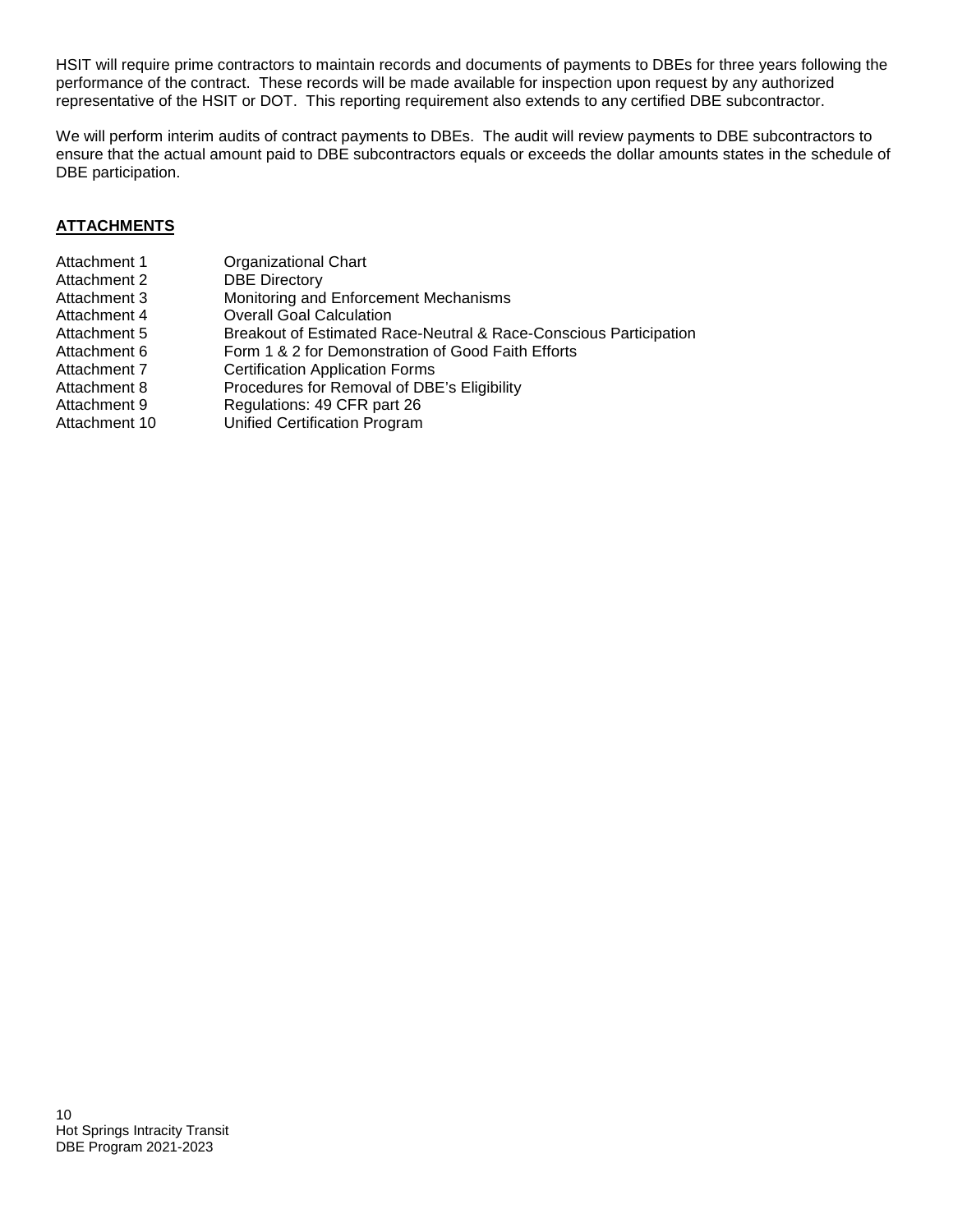**Organizational Chart**

# ORGANIZATIONAL CHART

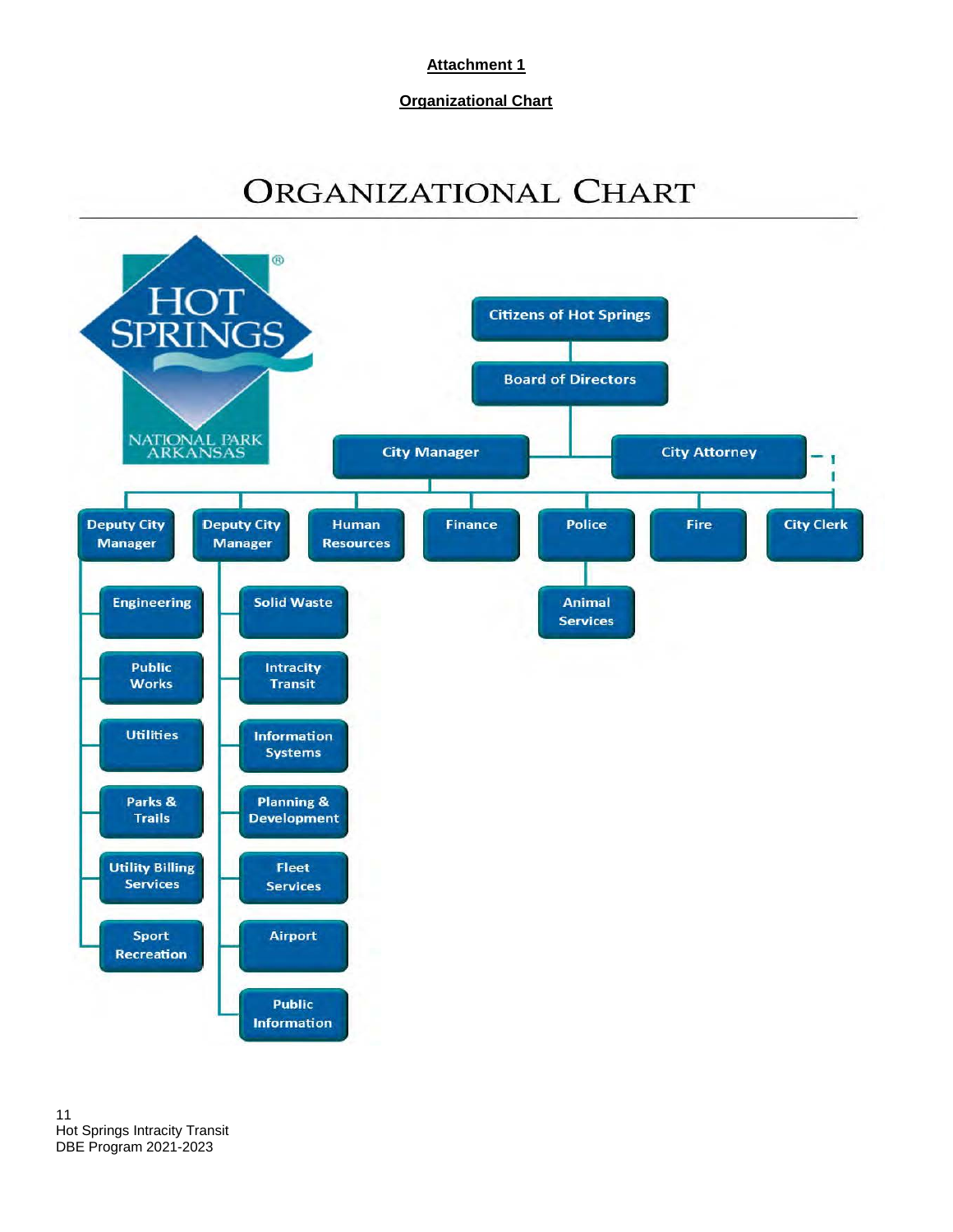# **DBE Directory**

Arkansas Unified Certified Disadvantaged Business Enterprise Directory

<http://dbesearch.ardot.gov/>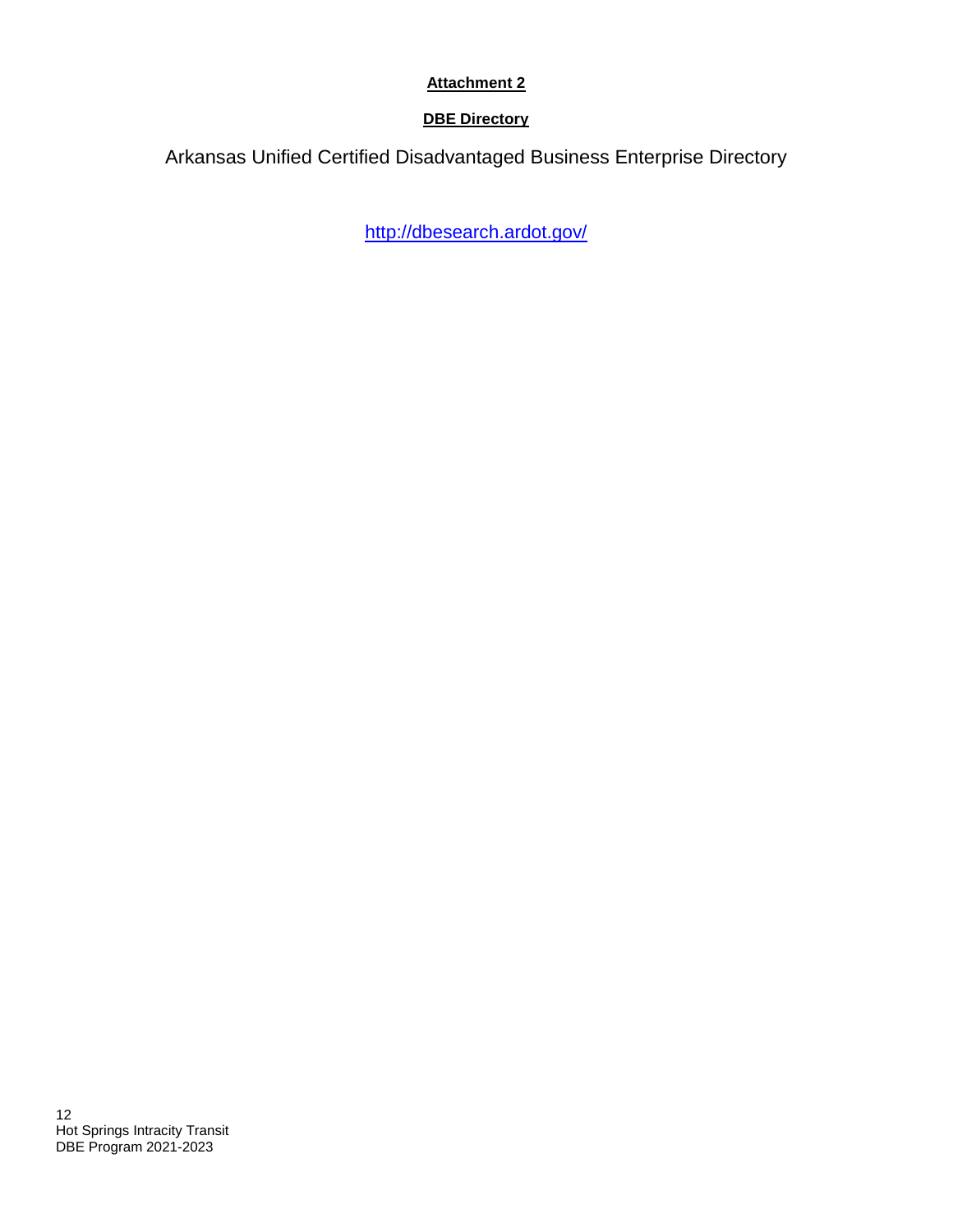# **Monitoring and Enforcement Mechanisms**

The Hot Springs Intracity Transit has available several remedies to enforce the DBE requirements contained in its contracts, including, but not limited to, the following:

- 1. Breach of contract action, pursuant to the terms of the contract;
- 2. Breach of contract action, pursuant to Arkansas Code Annotated § 4-1-101, et seq.

In addition, the federal government has available several enforcement mechanisms that it may apply to firms participating in the DBE problem, including, but not limited to, the following:

- 1. Suspension or debarment proceedings pursuant to 49 CFR part 26
- 2. Enforcement action pursuant to 49 CFR part 31
- 3. Prosecution pursuant to 18 USC 1001.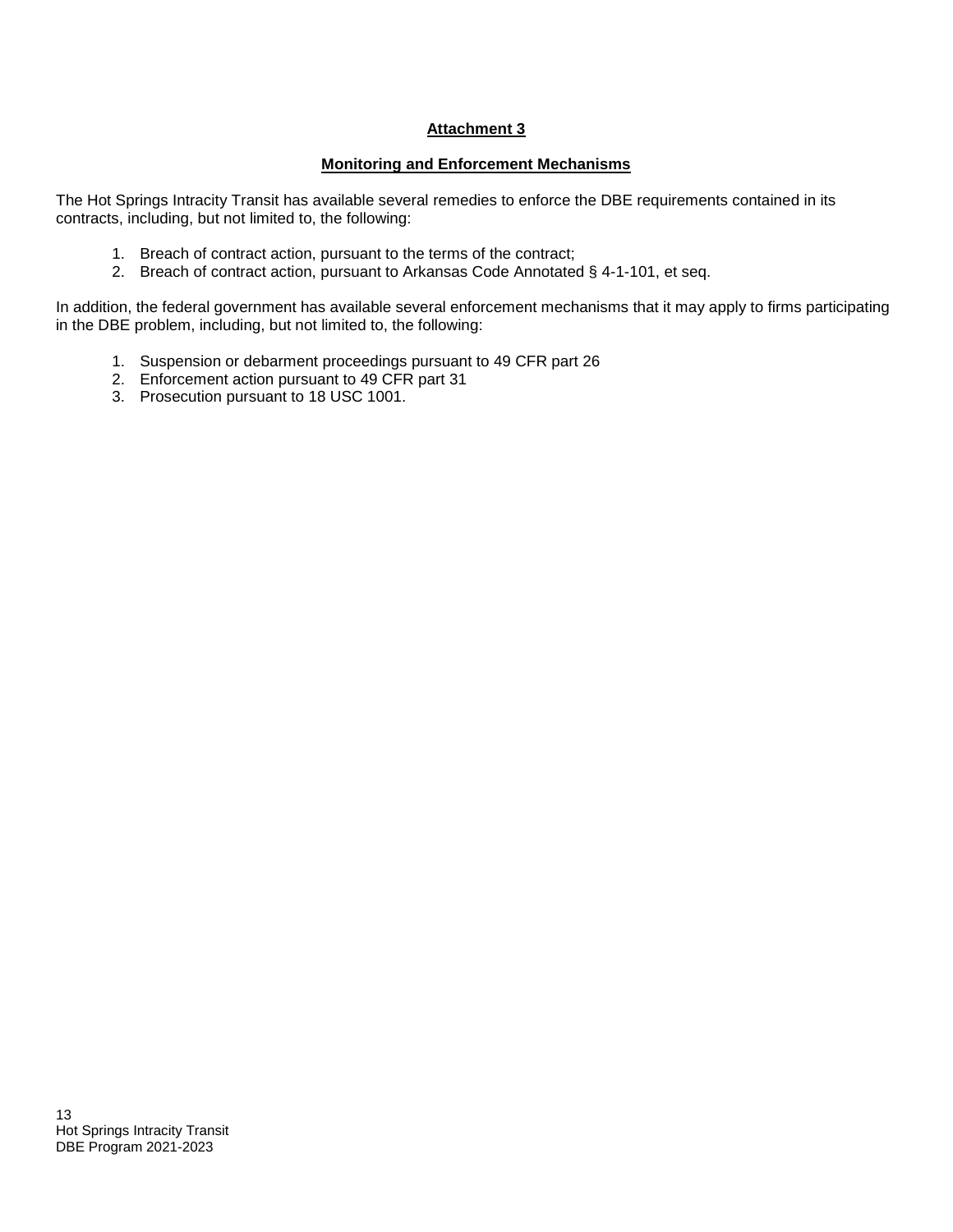## **Section 26.45: Overall Goal Calculation**

The methodology used to calculate the HSIT FFY 2021-2023 DBE goal was based on the information provided in 49 CFR Part 26 and specifically Part 26.45 for goal setting information. Other related information was obtained from website search activities.

HSIT provides fixed route and paratransit public transportation for the Hot Springs area. HSIT uses federal grant assistance in conjunction with local matching funds to facilitate the operating and capital needs for the public transportation program. HSIT made concerted efforts in the past and will continue to work in concert with the Arkansas Department of Transportation and local officials to encourage business entrepreneurs to seek application and qualification from ARDOT's DBE program. However, it is widely known across the state and by officials at ARDOT that despite cooperative efforts to identify minority contractors for certification as disadvantage enterprises, the number of certified DBE contractors remains limited.

#### **Amount of Goal**

Hot Springs Intracity Transit Authority's overall goal for the following time period 2021-2023 is the following: 1.61% of the Federal financial assistance we will expend in DOT-assisted contracts, exclusive of FTA funds to be used for the purchase of transit vehicles*.*

#### **Methodology used to Calculate Overall Goal**

26.45(c)

Determine the base figure for the relative availability of DBEs.

The base figure for the relative availability of DBE's was calculated as follows:

48 Ready, willing, and able DBEs

1.61% Base figure  $=$ 

2,995 All firms ready, willing and able

The data source or demonstrable evidence used to derive the numerator was: ARDOT DBE list.

The data source or demonstrable evidence used to derive the denominator was: HSIT's past vendors used and the City of Hot Springs business/occupation licensing list.

When we divided the numerator by the denominator we arrived at the base figure for our overall goal and that number was 1.61%

# **Public Participation**

Due to the COVID-19 pandemic, all public events have been cancelled.

HSIT will publish a notice in both English and Spanish announcing the proposed overall goal on the departmental website and published as outlined below. Comments will be accepted for a period of forty-five (45) days from the date of the notice. Comments received will be taken under advisement for adjustments to the overall goal.

We will publish our goal information in these publications: Sentinel Record (local daily newspaper) Arkansas Democrat Gazette (state daily newspaper) El Latino (state Hispanic daily newspaper)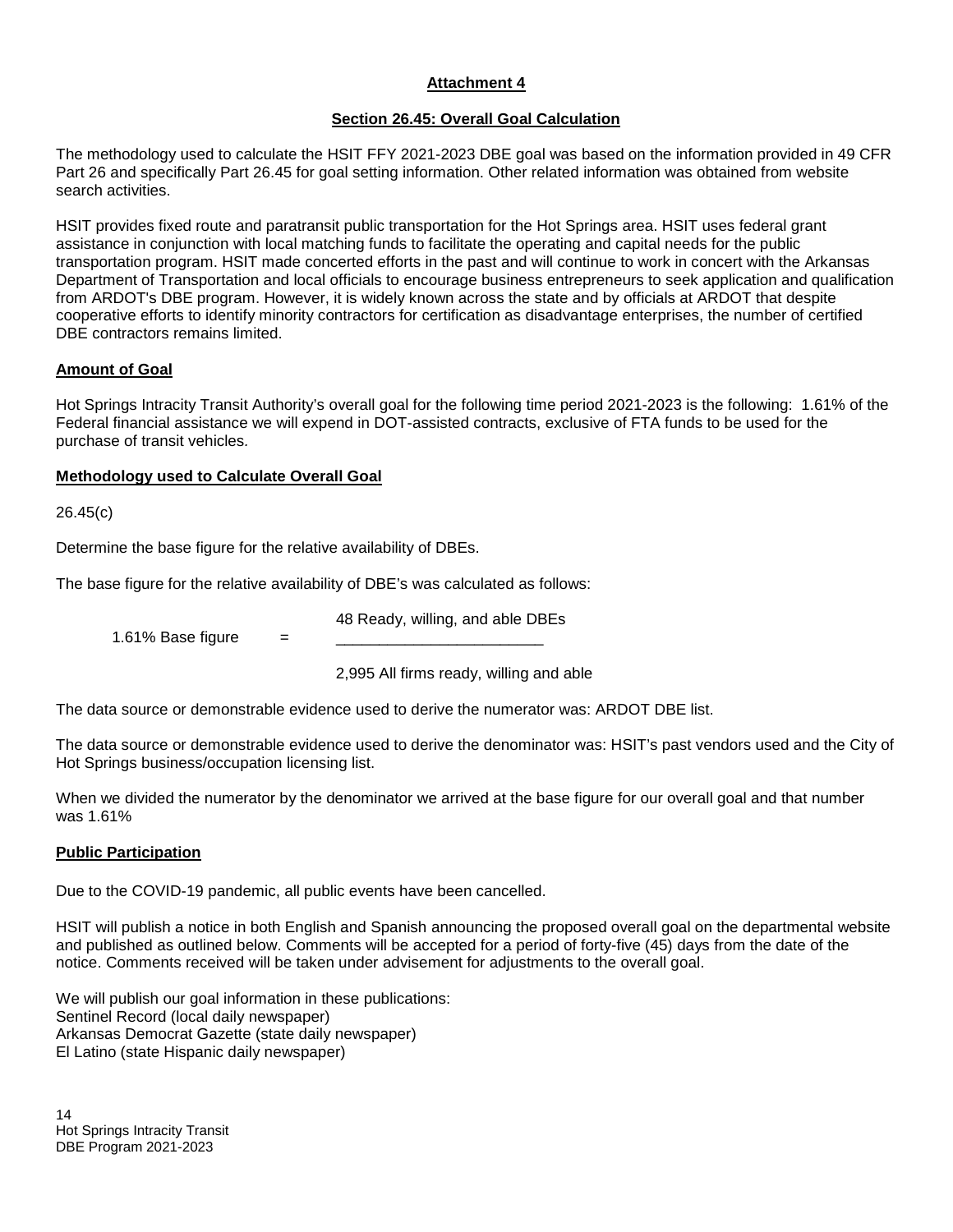# PUBLIC NOTICE

#### HOT SPRINGS INTRACITY TRANSIT DISADVANTAGED BUSINESS ENTERPRISE GOAL FY2021-2023

The City of Hot Springs has proposed a goal of 1.61% for the participation of Disadvantaged Business Enterprise (DBE) in the provision of goods and services to the public transit operation. The goal and information regarding the DBE Program are available for review at Hot Springs City Hall, 133 Convention Blvd., Hot Springs, AR 71901 during normal business hours or can be accessed at [www.cityhs.net](http://www.cityhs.net/) under the Intracity Transit page. Comments regarding the DBE Program will be accepted for a period of forty-five (45) days following the publication of this notice. Comments may be directed to Hot Springs Intracity Transit, 100 Broadway Ter., Hot Springs, AR, 71901 or by calling 501-321-2020.

# NOTICIA PÚBLICA

#### TRÁNSITO DE INTRACIDAD DE AGUAS TERMALES OBJETIVO DE EMPRESAS COMERCIALES DESVENTAJAS FY2021-2023

La Ciudad de Hot Springs ha propuesto una meta de 1.61% para la participación de Empresas Comerciales Desfavorecidas (DBE) en la provisión de bienes y servicios a la operación de transporte público. El objetivo y la información sobre el programa DBE están disponibles para su revisión en Hot Springs City Hall, 133 Convention Blvd., Hot Springs, AR 71901 durante el horario laboral normal o se puede acceder a www.cityhs.net en la página de Intracity Transit. Los comentarios sobre el Programa DBE serán aceptados por un período de cuarenta y cinco (45) días después de la publicación de este aviso. Los comentarios pueden dirigirse a Hot Springs Intracity Transit, 100 Broadway Ter., Hot Springs, AR, 71901 o llamando al 501-321-2020.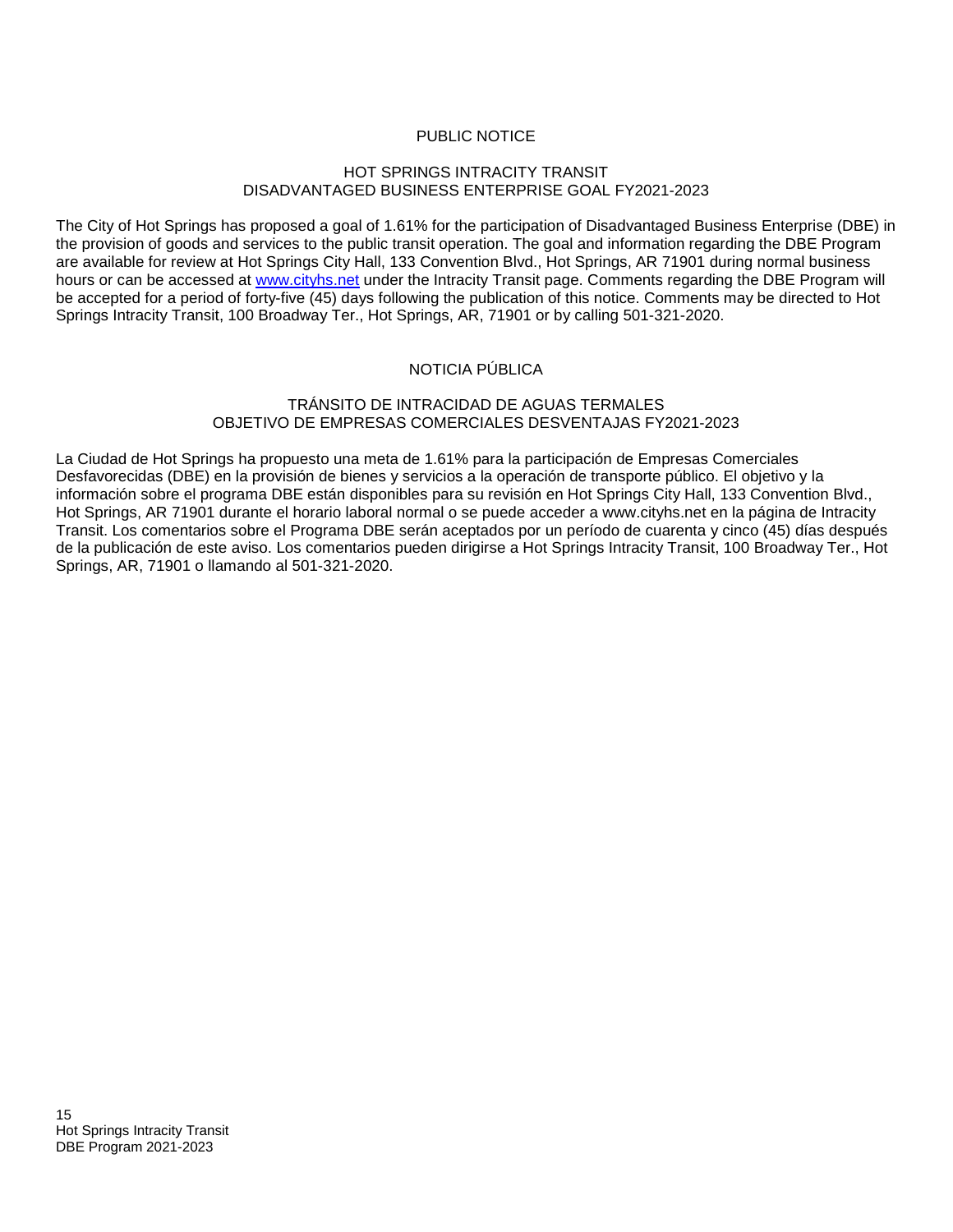#### **Attachment 5 Section 26.51: Breakout of Estimated Race-Neutral & Race Conscious Participation**

Hot Springs Intracity Transit, HSIT, will meet the maximum feasible portion of its overall goal by using race-neutral means of facilitating DBE participation. The HSIT uses the following race-neutral means to increase DBE participation.: Maintains active status with the UCP committee; contacts with the minority community through the Hot Springs Chamber of Commerce, utilizing press releases and sending them to the regional newspaper and local minority papers, local radio stations and the local TV station and the city's web site.

The following is a summary of the basis of our estimated breakout of race-neutral and race-conscious DBE participation: The estimate was derived from DBE participation in local procurement programs in which there are no DBE contract goals. We extend to all minority and/or women owned businesses the opportunity to bid on contracts. We have minority and/or women owned businesses in the area whom we do business but whom do not wish to be certified due to the administrative process.

In order to ensure that our DBE program will be narrowly tailored to overcome the effects of discrimination, if we use contract goals, we will adjust the estimated breakout of race-neutral and race-conscious participation as needed to reflect actual DBE participation (see 26.51(f)) and we will track and report race-neutral and race conscious participation separately. For reporting purposes, race-neutral DBE participation includes, but is not necessarily limited to, the following: DBE participation through a prime contract a DBE obtains through customary competitive procurement procedures; DBE participation through a subcontract on a prime contract that does not carry DBE goal; DBE participation on a prime contract exceeding a contract goal; and DBE participation through a subcontract from a prime contractor that did not consider a firm's DBE status in making the award.

We will maintain data separately on DBE achievements in those contracts with and without contract goals, respectively.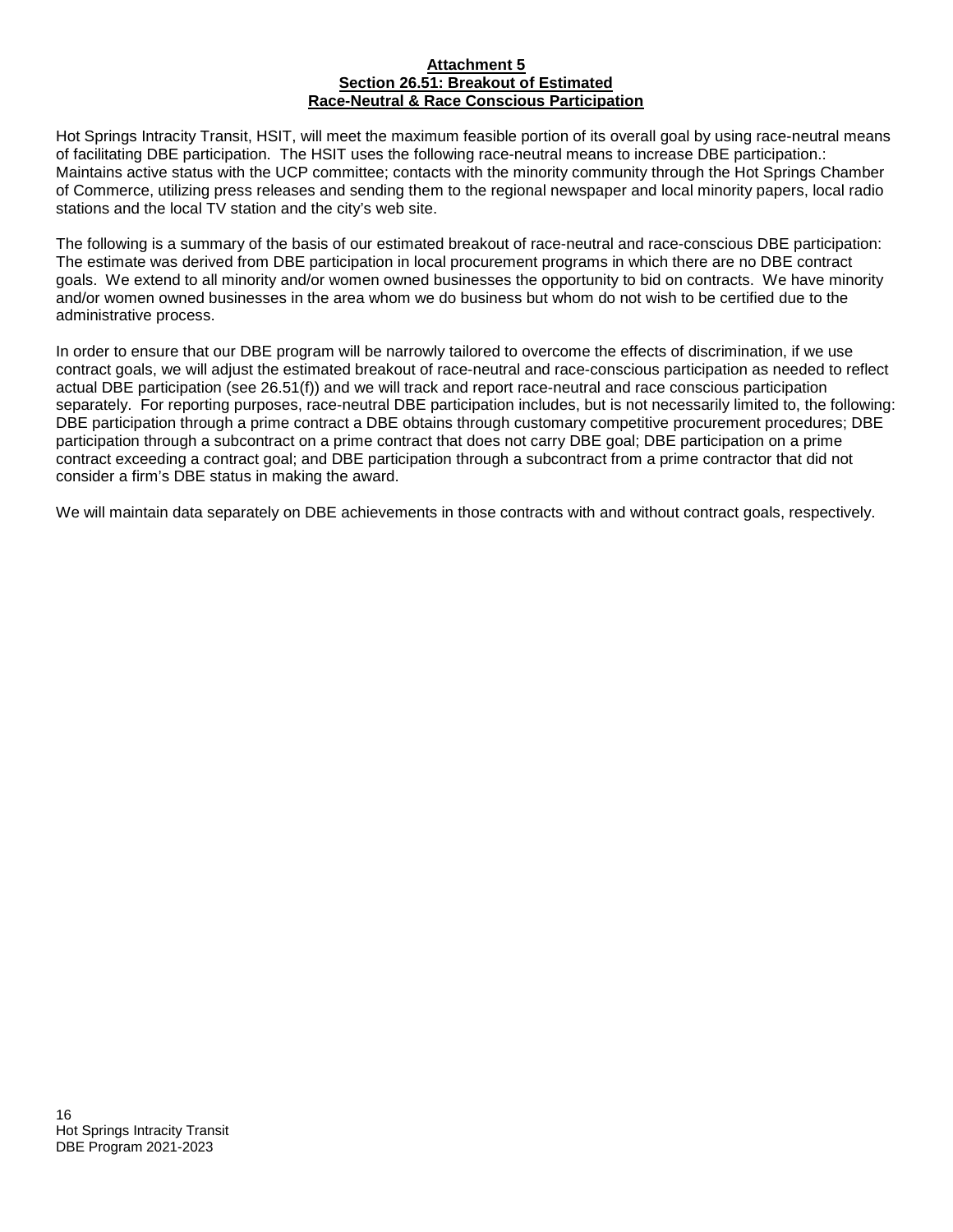### **Forms 1 & 2 for Demonstration of Good Faith Efforts**

These forms will be used for contract opportunities when applicable.

#### **FORM 1: DISADVANTAGED BUSINESS ENTERPRISE (DBE) UTILIZATION**

The undersigned bidder/offeror has satisfied the requirements of the bid specification in the following manner (please check the appropriate space):

\_\_\_\_\_ The bidder/offeror is committed to a minimum of \_\_\_\_ % DBE utilization on this contract.

\_\_\_\_\_ The bidder/offeror (if unable to meet the DBE goal of \_\_\_\_%) is committed to a minimum of \_\_\_\_% DBE utilization on this contract a submits documentation demonstrating good faith efforts.

Name of bidder/offeror's firm:

State Registration No. \_\_\_\_\_\_\_\_\_\_\_\_\_\_\_\_\_\_\_\_

 $\n By   
\n (Sianature)$   $\n The image shows a function of the following equations:\n The image shows a function of the following equations:\n The image shows a function of the function  $y = 0$  and  $y = 1$  and  $y = 0$ . The graph shows a function of the function  $y = 0$  and  $y = 1$ . The graph shows a function of the function  $y = 0$  and  $y = 0$ . The graph shows a function of the function  $y = 0$  and  $y = 0$ . The graph shows a function of the function  $y = 0$  and  $y = 0$ . The graph shows a function of the function  $y = 0$  and  $y = 0$ . The graph shows a function of$ (Signature)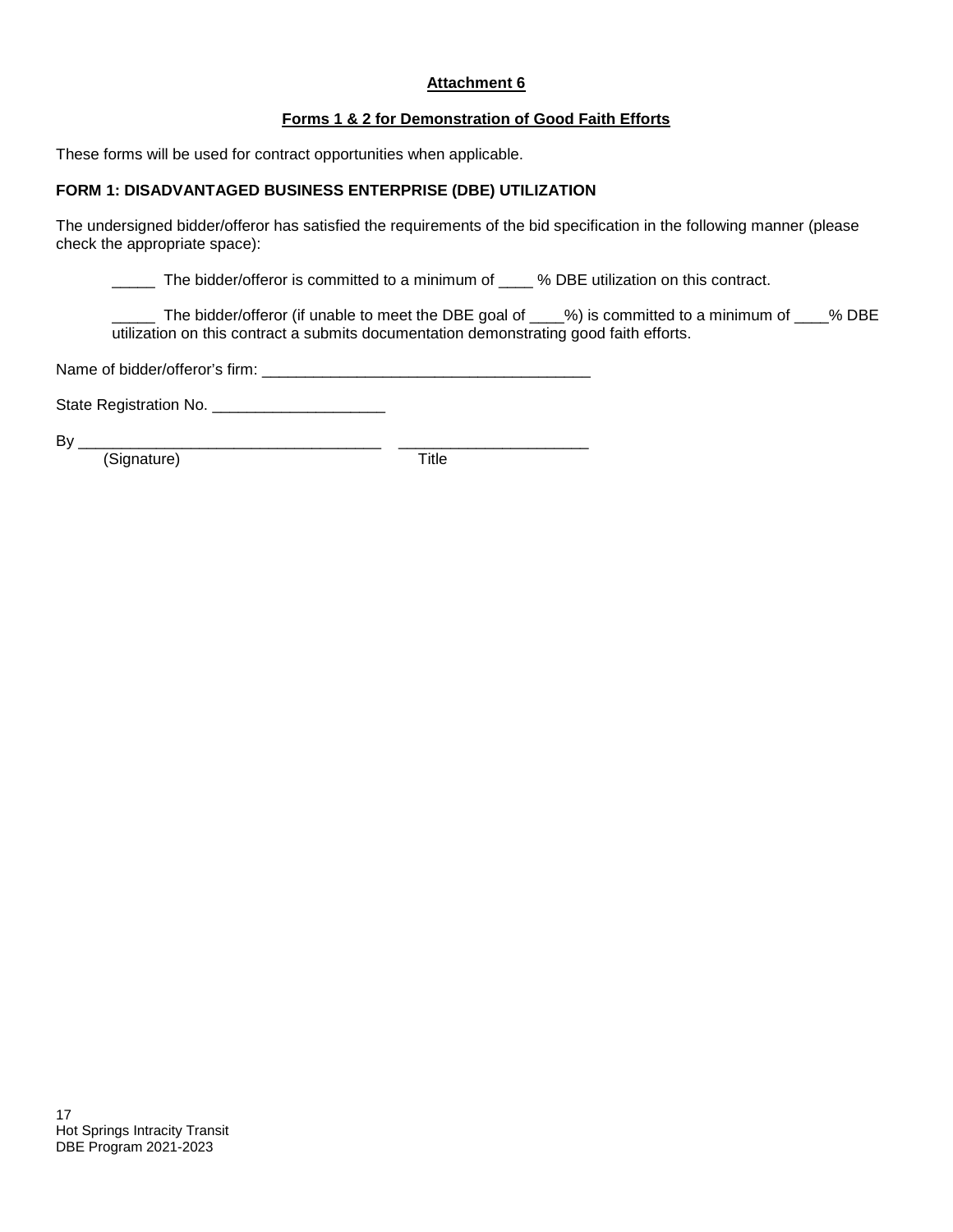#### **FORM 2: LETTER OF INTENT**

| Telephone: ______________________                |  |  |  |  |
|--------------------------------------------------|--|--|--|--|
| Description of work to be performed by DBE firm: |  |  |  |  |
|                                                  |  |  |  |  |
|                                                  |  |  |  |  |
|                                                  |  |  |  |  |
|                                                  |  |  |  |  |

The bidder/offeror is committed to utilizing the above-named DBE firm for the work described above. The estimated dollar value of this work is  $\frac{1}{2}$  \_\_\_\_\_\_\_\_\_\_\_.

# **Affirmation**

The above-named DBE firm affirms that it will perform the portion of the contract for the estimated dollar value as stated above.

By \_\_\_\_\_\_\_\_\_\_\_\_\_\_\_\_\_\_\_\_\_\_\_\_\_\_\_\_\_\_\_\_\_\_\_\_\_\_\_\_\_\_\_\_\_\_\_\_\_\_\_\_\_\_\_\_\_\_ (Signature) (Title)

**If the bidder/offeror does not receive award of the prime contract, any and all representations in this Letter of Intent and Affirmation shall be null and void.**

(Submit this page for each DBE subcontractor.)